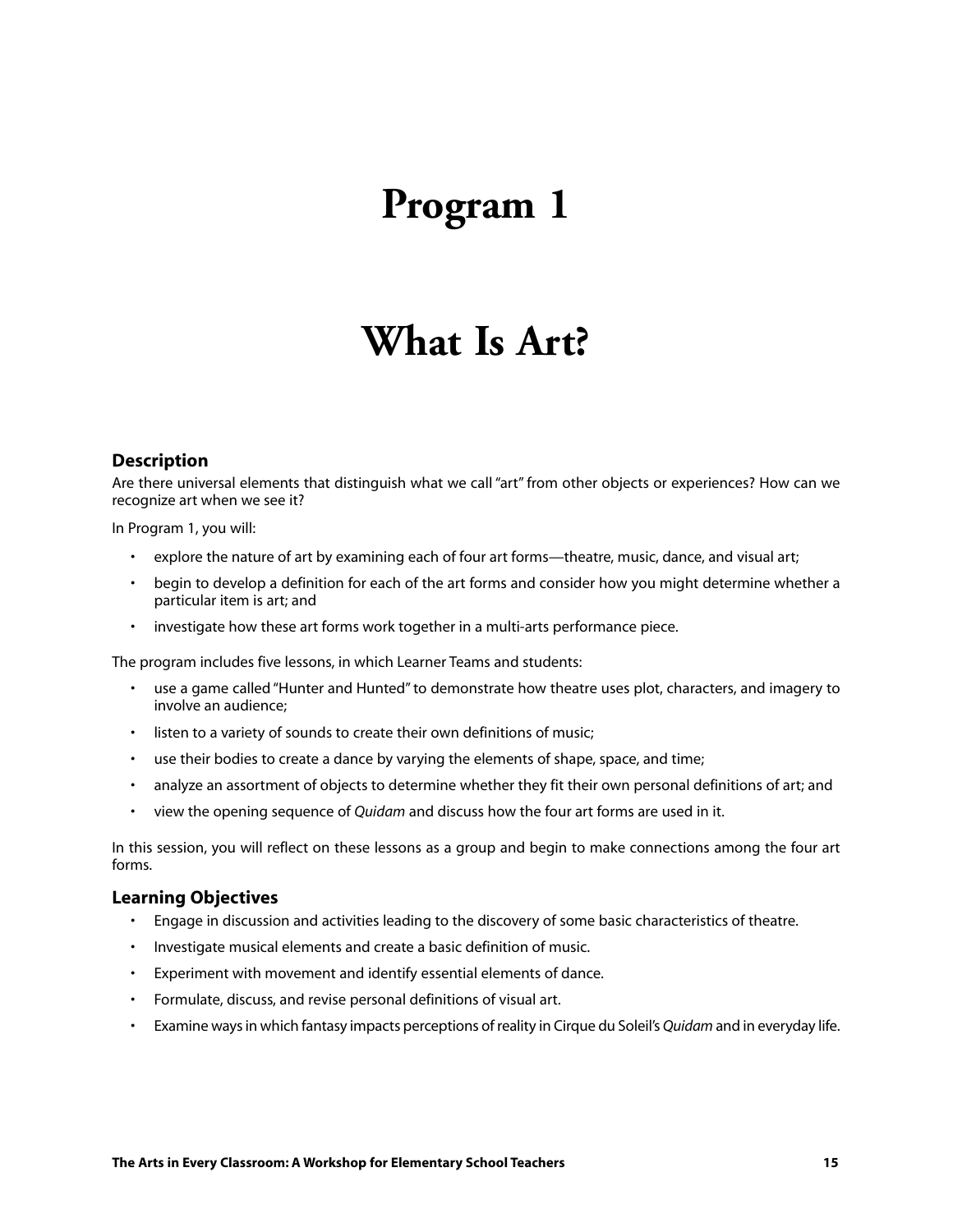### **Guiding Questions**

The following are questions for your group to consider as you work through the session.

- What is art?
- How do the arts connect with each other?
- How can the arts be integrated into every classroom?

### **Key Concepts/Vocabulary**

#### *Theatre*

Definitions of *theatre* include everything from a formal, staged production to a group improvisation conducted in school classrooms. However, there are three essential elements present in all forms of theatre: an actor, a story with a conflict, and an audience.

- *Acting:* the process of creating roles and characters in dramatic context
- *Audience:* one or more persons who observe actors in a scene or play
- *Conflict:* when the desires of two or more characters are opposed to each other
- *Costume:* an actor's stage clothing
- *Dialogue:* words spoken by the characters in a play to communicate their thoughts, feelings, and actions
- *Elements of drama:* according to Aristotle, these are plot, character, theme, dialogue, music, and spectacle
- *Plot:* the structure of the action of the play
- *Script:* the written dialogue, description, and directions provided by the playwright
- *Setting:* the time and place in which the dramatic action occurs
- *Theatre:* the imitation or representation of life, performed for other people; the performance of dramatic literature

#### *Music*

Music is organized sound created to communicate an idea, feeling, or process.

- *Articulation:* how individual notes are attacked
- *Design:* the arrangement of musical parts; the form of the music
- *Duration:* music in time; the length of the sounds
- *Dynamics:* loudness and softness in music
- *Expressive qualities:* variables within performance parameters
- *Melody:* a planned succession of pitches; the tune
- *Pitch:* the high and low qualities of music
- *Rhythm:* the patterns of sounds in relation to the steady beat
- *Steady beat:* the regular pulse of the music
- *Tempo:* the speed of the music
- *Timbre:* tone color; the distinctive quality of a given instrument, voice, or sound source
- *Tonality:* the combination of pitches as they function together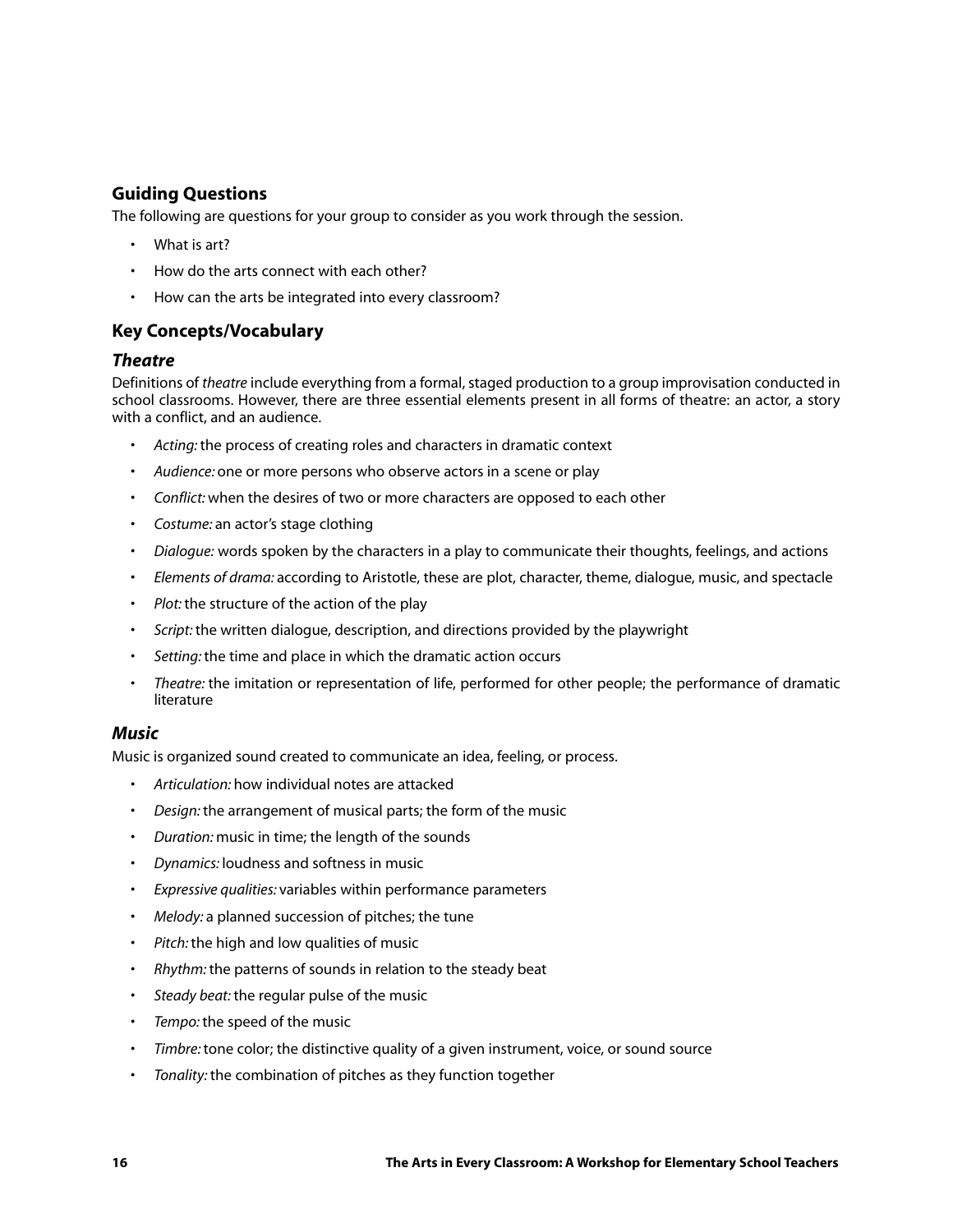#### *Dance*

All dance—whether it is about a story, a culture, a specific style, a feeling, or movement for movement's sake involves a body in motion. All styles of dance communicate using the basic elements of shape, space, and time.

- *Chant:*singing or speaking that repeats itself
- *Choreographer:* person who creates the dance
- *Choreography:* the dance movements
- *Cue:* a signal
- *Freeze:*stopping all movement
- *Shape:* using the body to create lines
- *Space:* the locations occupied by the body; for example, low, middle, and high levels or negative and positive space
- *Time:* the cadence or meter that determines the motion; it can be slow, medium, or fast
- *Transition:* the passage among ideas, places, thoughts, and stages

#### *Visual Art*

This lesson models an approach to art called aesthetics. As the Learner Teams and students create their own definitions of art, they are engaging in philosophical inquiry. Definitions of visual art vary depending on cultural context and personal viewpoints. As students develop a personal understanding of art, it is important that they support their viewpoints with evidence.

- *Art:* the conscious production or arrangement of sounds, colors, forms, movements, or other elements in a manner that affects the sense of beauty
- *Composition:* design manipulation, including balance, repetition, movement, unity, and center of interest
- *Craftsmanship:* quality of design and technique
- *Elements of art:* components artists often manipulate—line, color, shape/form, value, texture, and space
- *Intent:* the mood, message, or meaning desired by the artist
- *Performance art:* a form of theatrical art in which thematically related works in a variety of media are presented simultaneously or successively to an audience
- *Technique:* materials and working methods used by artists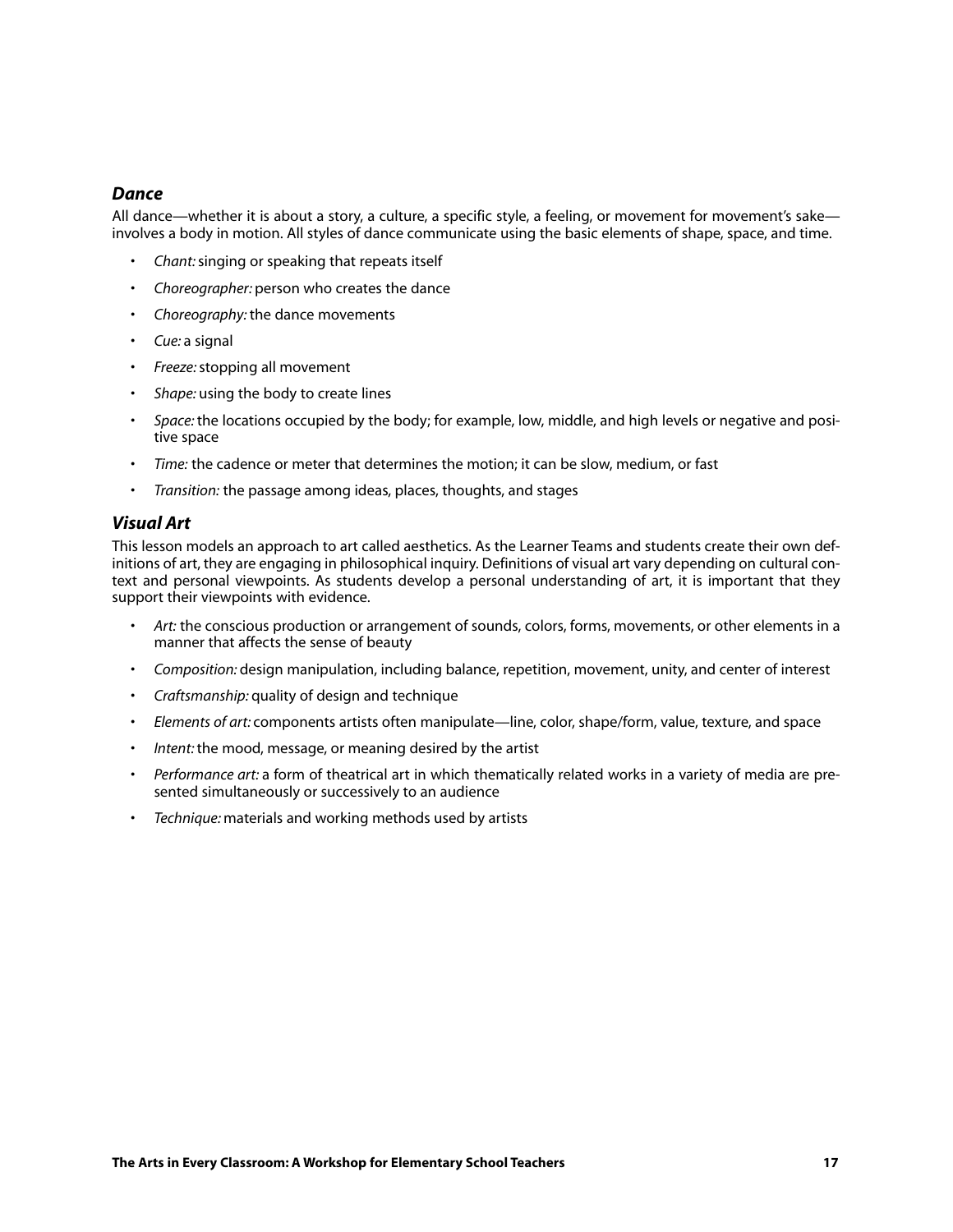### **Materials and Resources**

- Videotape or broadcast of Program 1—What Is Art?
- Reading: Cirque du Soleil
- Reading: *Quidam*

Readings are available in the Appendix of this guide or on the workshop Web site.

### **Optional: Extended Session**

Like all of the activities described in this guide, the activities described below are designed to guide participants in a two-hour workshop session. For a more in-depth experience of Program 1, explore the alternative Extended Session featured on the workshop Web site at www.learner.org/channel/workshops/artsineveryclassroom. This four-hour extended session includes expanded on-site activities that will enhance significantly your understanding of the material presented in the workshop.

### **Getting Ready** (15 minutes)

In this workshop session, you will explore the many ways that the arts can enhance the learning experience for your students. The following information will provide the structure for your professional development session as you view the program.

Discuss the question "What is art?" in your group or reflect and write down comments on your own.

### **Watch the Workshop Program**  (60 minutes)

View Program 1—What Is Art?

As you watch the program, consider the following focus questions.

- How will you build on your previous awareness of the arts to develop your knowledge and skills in arts education?
- How will you assess your understanding of the concepts presented in these programs?

**Facilitator:** If you have elected to explore the Extended Session featured on the workshop Web site, do so now. Refer to the Web site for required materials, handouts, and instructions.

**Facilitator:** Distribute copies of this workshop guide, in its entirety, to all participants. You can make photocopies or print out additional copies from the workshop Web site at www.learner.org/channel/workshops/artsineveryclassroom. Discuss your expectations of this professional development workshop. You can use the Guiding Questions for Program 1 as a starting place.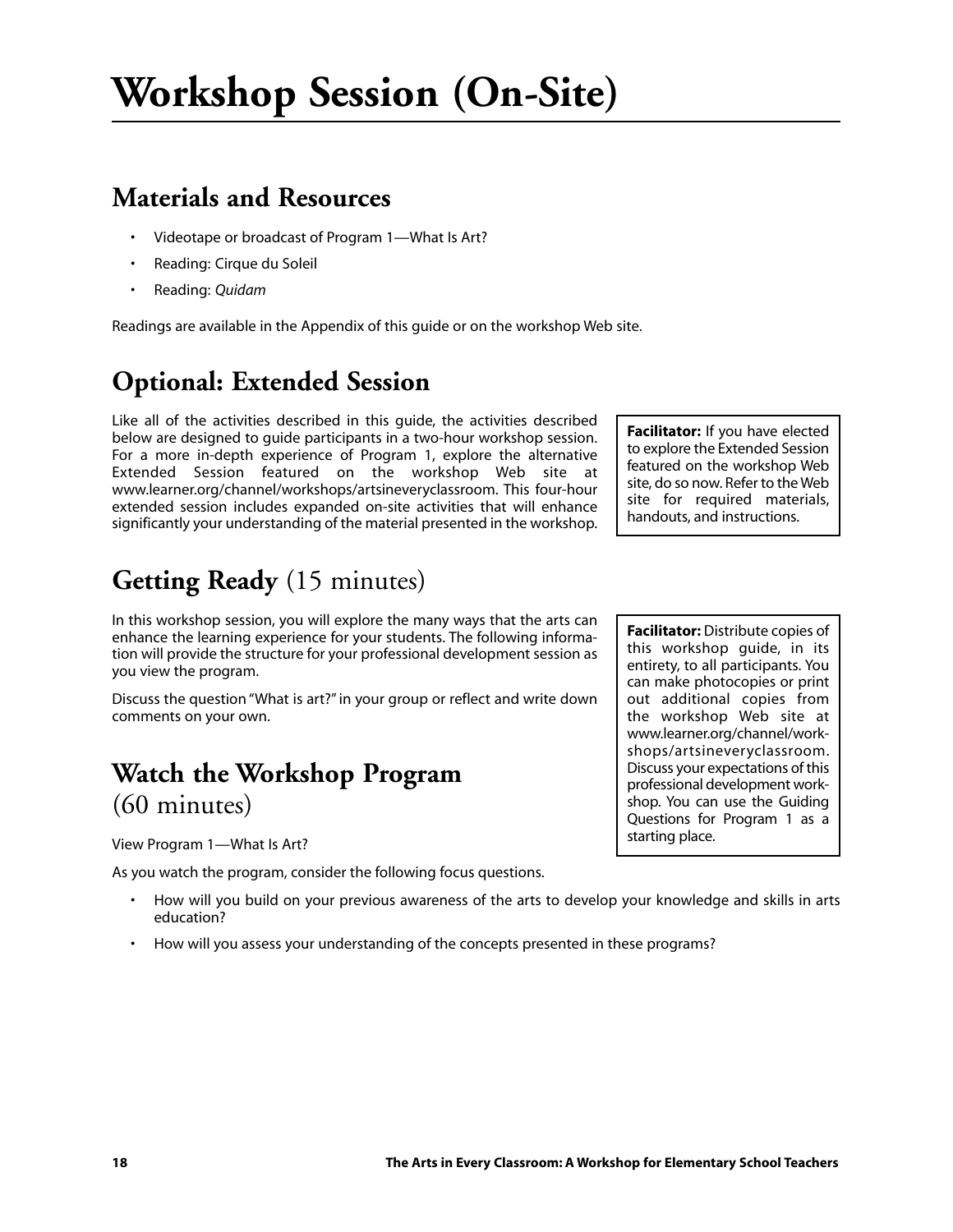# **Workshop Session (On-Site), cont'd.**

### **Suggested Activities and Discussion** (45 minutes)

#### **Discussion** (30 minutes)

Explore the ideas in the first four lessons—What Is Theatre? What Is Music? What Is Dance? and What Is Visual Art?—using the following discussion questions.

- What are the similarities and differences among the art forms?
- How have the workshop leaders presented diverse styles and methods of instruction?
- Which activities challenged your thinking most? Why?
- What questions do you have about teaching the lessons you've seen in this program?
- What interdisciplinary connections can you make between these activities and your existing curriculum?

Share your findings with the group or keep a journal of your own ideas.

#### **Reflection** (15 minutes)

Explore the ideas in Combining the Art Forms, the last segment in this program, which introduces *Quidam* by Cirque du Soleil.

Think back about the opening three minutes of *Quidam* and discuss the following questions.

- In what ways did *Quidam* meet the expectations you formed from hearing it described? What surprised you?
- What kinds of movement did you see? Would you call this dance?
- How did the music communicate an idea, feeling, or process?
- How were dramatic and visual elements used to juxtapose reality and fantasy?
- What are some big questions that you have about this work?
- What is your understanding of the enduring idea/understanding that fantasy impacts our perception of reality?

**Facilitator:** First, share the following information with your group: Cirque du Soleil is a world-renowned organization known for its striking, dramatic mix of the circus arts and street entertainment, featuring fantastical costumes, magical lighting, and original music. Its production of *Quidam* is a surrealistic and highly theatrical circus event that has been performed worldwide since 1996.

*Quidam* is the story of Zoe, a young girl whose world is meaningless until a headless stranger invites her on a journey through a fantastic world where gravity is irrelevant and the impossible is possible. Like Alice's adventures in Wonderland and Dorothy's quest through Oz, Zoe's experiences with the strange and unreal change her everyday life, demonstrating the "enduring idea/understanding" for the unit modeled in Programs 1–4: Fantasy impacts our perception of reality.

Programs 2 and 3 will explore the topics of research, criticism, and historical precedents. You will discover how Cirque du Soleil has integrated the arts to create a unique contemporary art form all its own.